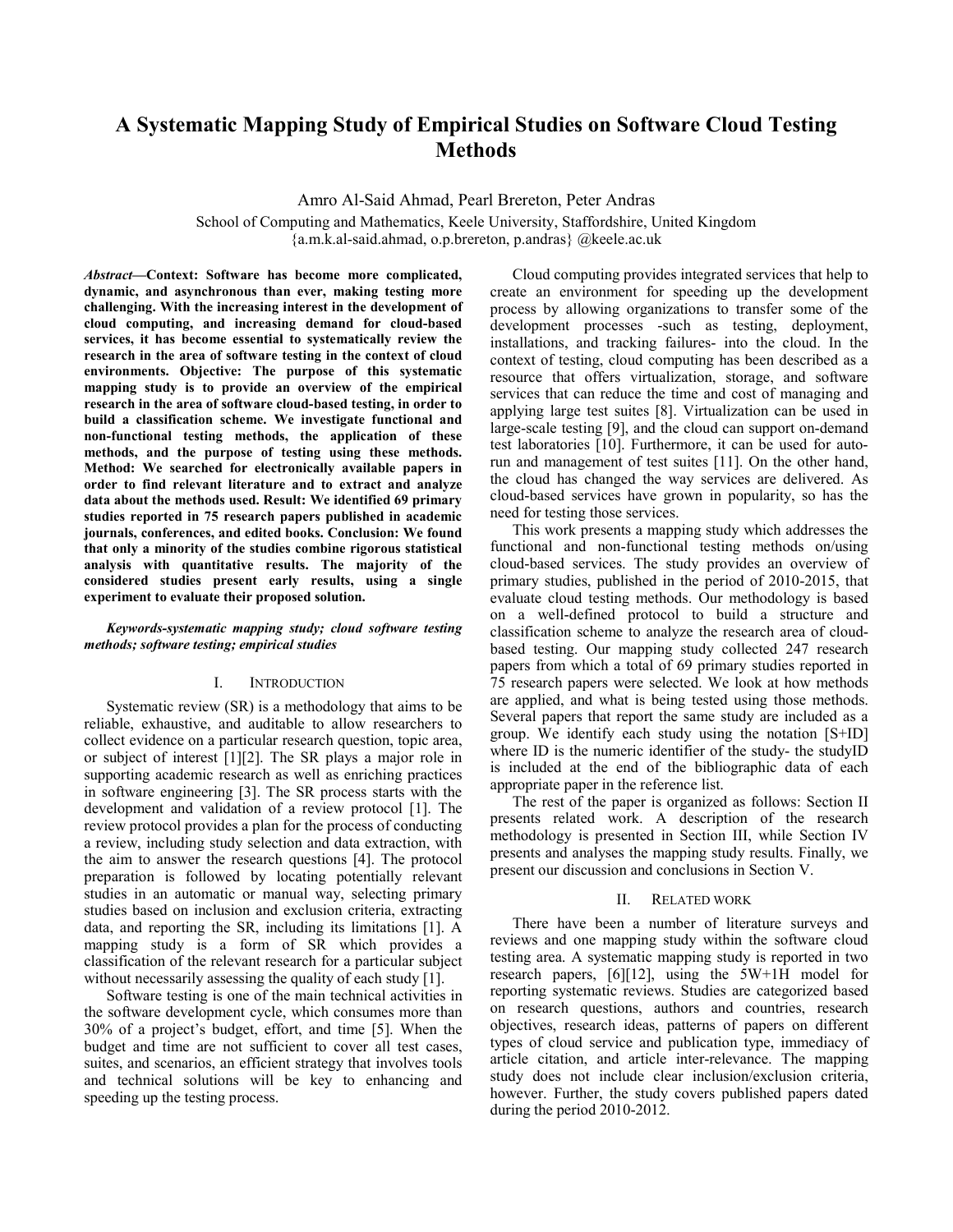Some literature surveys have been published in conferences and journals. In particular, one study focuses on publications dated during the period 2009-2012 and classifies relevant literature according to the type of testing activities for cloud services and the type of application domains [7]. An overview of research related to cloud testing tools, types, and challenges, and a comparison of testing tools are presented in [13]. A survey that identifies the need for cloud testing tools and presents the current testing methods and tools has also been published [14]. Studies [15][16] provide an overview of software testing as a service (TaaS), while literature survey [17] highlighting the current situation of security measurement and testing on the cloud. Study [18] discusses SaaS testing on the cloud, including tools, issues, challenges, and needs.

We checked that all of the primary studies that are reported in these reviews were located by our search process and either complied with our inclusion criteria or were excluded based on our selection criteria. We found no comprehensive mapping studies about cloud software testing.

#### III. RESEARCH METHOD

Here we describe our systematic mapping methodology, as recommended by [1], to provide an overview of empirical studies about cloud software testing methods, to answer the research questions, and reveal the current situation regarding the research topic. A protocol was developed and updated throughout the study.

## *A. Research questions*

The major focus of this study is to determine and classify the available information regarding functional and nonfunctional cloud testing methods, and the subject and attributes of the testing methods. The research questions addressed by this mapping study are:

**Question 1**: What types of functional and non-functional testing methods have been evaluated on/using cloud-based services?

**Question 2**: How were these testing methods applied, and what was being tested?

## *B. Search and Selection Process*

An initial search was performed using ScienceDirect, ACM Library, IEEE Xplore, Springer, and Wiley, identifying publications' sources and dates for the topic of the study. This led to the selection of relevant journals and conference proceedings, as well as the targeted publication period (2010-2015).

The search strategy included manual and automatic searches. Relevant high-ranking (based on ISI impact factor and reputation) journals and conference proceedings were selected in the domains of software testing or cloud computing. Some high-ranking magazines such as IEEE Software were excluded, because no empirical studies related to cloud software testing methods were found during the initial search, and the search and selection process stages.

A manual search is more time-consuming than an automated search. However, it gives better completeness in terms of the number of relevant studies found [1]. Two manual searches were conducted: one in the journals, and the other in the conference proceedings. An automated search of the International Conference on Software Engineering (ICSE) proceedings and the IEEE Cloud community conferences proceedings was conducted. The search strings were: "(Cloud OR Cloud services) AND (Testing)" and (Testing Cloud services). The snowballing method was used at the end of the second stage of the selection process in order to find more primary studies. The selected journals are: Automated Software Engineering; Journal of Systems and Software; Information and Software Technology; ACM Trans. on Soft. Eng. and Methodology; Software Testing, Verification, and Reliability; Software Quality Journal; Empirical Software Engineering; Software: Practice and Experience; Journal of Software: Evolution and Process; Journal of Cloud Computing; IEEE Trans. Softw. Eng.; and IEEE Trans. on Services Computing. Conference proceedings are: ISSTA; IEEE/ACM ASE; IEEE ICST; IEEE/ACM ISBCC; IEEE/ACM ICSE; IEEE SERE; ACM SoCC; ACM FSE; IEEE SOSE; and IEEE Cloud Computing Community Conference List Proceedings.

## *C. Study Selection*

Our inclusion criteria were: peer-reviewed research papers (more than 5 pages) based on empirical research; experimental reports, case studies, or feasibility studies, with evidence; published between 2010-2015; describe testing methods used for cloud-based testing and provide an evaluation of the method used. The selection involved a three-stage process: screening based on the paper title, abstract, and keywords; reading the whole paper by the lead researcher to check exclusion criteria; and applying snowballing to included primary studies' list of references, and repeating stages 2 and 3 on the added studies.

## *D. Data Extraction*

Data for all studies was extracted by Al-Said Ahmad, while the second and third authors performed extraction for a random sample of studies. Data was compared and reconciled as necessary. In addition to publication data, the extracted data are: type of study- e.g. experiment, case study, feasibility study; study aims and objectives; security testing options- vulnerability scan and assessment, security review, security audit, penetration test, or INP (if not provided); scalability testing options- scalability testing, scaling-up, scaling-down, or INP; performance testing options- load testing, stress testing, endurance testing, or INP; reliability testing options - regression testing, load testing, or INP; model-based testing options- model-based security testing, model-based assessment, model-based performance testing, or INP; injection-based testing options- mutation testing, fault injection, or INP.; functional testing options - functional testing or INP; test coverage options- percentage of coverage or INP.; number of experiments (examples) and case studies, with a brief description; validation method optionssimulation and modeling, cross-validation, qualitative data analysis, quantitative data analysis, or by a single example; and prototype study or not.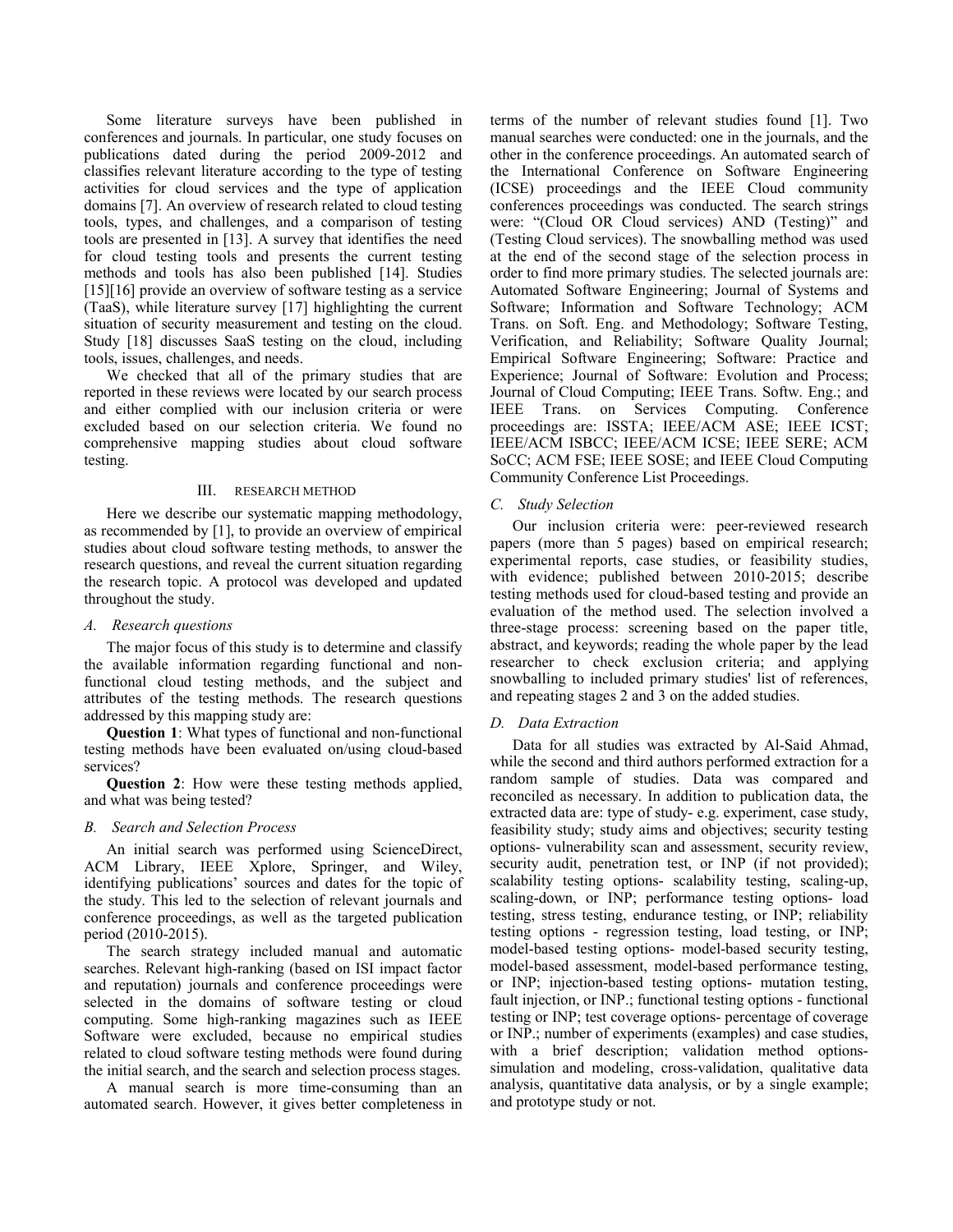TABLE I. STUDIES UNDER TESTING METHODS

| Category                      |                                         | <b>Studies</b>                                                                                                                                                                          | #                       |
|-------------------------------|-----------------------------------------|-----------------------------------------------------------------------------------------------------------------------------------------------------------------------------------------|-------------------------|
| <b>Functional testing</b>     |                                         | S1, S2, S3, S4, S5, S7, S8, S11,<br>S12, S14, S15, S17, S19, S20, S24,<br>S27, S28, S30, S32, S34, S35, S36,<br>S38, S42, S44, S48, S50, S51, S52,<br>S54, S55, S56, S58, S64, S67, S68 | 36                      |
| <b>Security</b><br>testing    | Vulnerability<br>scan and<br>assessment | S5, S7, S12, S21, S23, S25, S26,<br>S33, S49, S46, S47, S53, S57                                                                                                                        | 13                      |
|                               | <b>Security review</b>                  | S5, S7, S24, S26, S41, S47                                                                                                                                                              | 6                       |
|                               | <b>Security audit</b>                   | S5, S7, S46                                                                                                                                                                             | 3                       |
|                               | <b>Penetration test</b>                 | S12, S16, S33                                                                                                                                                                           | 3                       |
| <b>Scalability</b><br>testing | <b>Scalability</b><br>testing           | S3, S28, S37, S39, S48, S65, S66,<br>S69                                                                                                                                                | 8                       |
|                               | Scaling-up                              | S13, S31, S42, S45, S53, S60, S62,<br>S <sub>67</sub>                                                                                                                                   | 8                       |
|                               | Scaling-down                            | S9, S31, S42, S45, S13, S60, S62,<br>S67                                                                                                                                                | 8                       |
| Performance<br>testing        | <b>Load testing</b>                     | S1, S3, S4, S6, S8, S9, S10, S11,<br>S13, S14, S17, S18, S19, S20, S24,<br>S28, S29, S31, S36, S37, S39, S43,<br>S45, S40, S48, S50, S51, S59, S60,<br>S61, S63, S65, S66, S67          | 34                      |
|                               | <b>Stress testing</b>                   | S9, S15, S18, S31                                                                                                                                                                       | $\overline{\mathbf{4}}$ |
|                               | <b>Endurance</b><br>testing             | S9, S18, S31, S37, S45                                                                                                                                                                  | 5                       |
| <b>Reliability</b><br>testing | Regression<br>testing                   | S4, S9, S30, S34, S42, S50                                                                                                                                                              | 6                       |
|                               | <b>Load testing</b>                     | S1, S3, S11, S42, S48, S56, S59                                                                                                                                                         | 7                       |
| <b>Model-based</b><br>testing | <b>Assessment</b>                       | S1, S8, S15, S27                                                                                                                                                                        | $\overline{\mathbf{4}}$ |
|                               | performance                             | S <sub>29</sub>                                                                                                                                                                         | 1                       |
|                               | security testing                        | S5, S25                                                                                                                                                                                 | $\overline{2}$          |
| injection-<br>based testing   | <b>Mutation testing</b>                 | S <sub>25</sub> , S <sub>52</sub>                                                                                                                                                       | 2                       |
|                               | <b>Injection-based</b><br>testing       | S1, S3, S5, S6, S11, S19, S35, S36,<br>S37, S40, S47, S53, S54, S56                                                                                                                     | 14                      |

IV. RESULT AND ANALYSIS

#### *A. Overview of result*

We identified 69 primary studies reported in 75 research papers related to evaluated testing methods using cloudbased services and resources. The search was conducted using our methodology, and obtained a total of 247 papers. 92 papers entered phase 1 of the search and selection process. 17 papers failed to meet our inclusion criteria during the data extraction. 70 papers were found via snowballing and 48 papers were eliminated due to the exclusion criteria. Of the 75 papers, 13 papers (19%) came from journals, 57 papers (75%) came from conference proceedings, and 5 papers (6%) were book chapters.

30 (43%) primary studies used quantitative data analysis; however, 20 of these did not report specific statistical tests. 6 (9%) studies used simulation and modeling techniques, 3 studies used cross-validation, one study used qualitative data analysis, and another study used both qualitative and quantitative data analysis. About 41% (28) of the primary studies evaluated their method using an example, and six of those studies provided some numerical data.

40 (58%) of the studies are feasibility studies, providing results about a limited scope and often partial implementation of the proposed approach or methodology, without considering a real-world scenario or complex software under test (SUT). There are 32 (47%) studies which describe a complete prototype implementation and there are 11 (16%) studies which present a single complete case study. There are only 18 (26%) studies which describe more extensive experiments (e.g. multiple case studies).

#### *B. Results for Research Question 1*

The primary studies were classified according to the testing methods, i.e., functional and non-functional. Table I shows the classification scheme that we developed after applying the methodology described in section III, which was based on the used testing methods. We classified the studies into seven main categories. Of the 69 studies, 36 (52%) studies involved functional testing methods, 55 (80%) studies involved non-functional testing methods, 14 studies focused only on functional testing, and 33 studies focused only on non-functional testing. Table I presents the studies included for this classification.

In the context of non-functional testing, 16 (23%) studies covered security testing, while 35 (51%) used one or more types of performance testing, 17 (25%) studies applied scalability testing methods, 12 (17%) studies used reliability testing, 13 studies applied mutation testing and injectionbased testing to test non-functional features, and three studies applied a model-based technique to test a nonfunctional feature.

#### *C. Results for Research Question 2*

The studies were classified into eight groups (see Table II). Where a study could be included in more than one group, we based our decision on the main purpose of the study. Studies that had a purpose that was not related to any of the other seven groups were labelled under 'other ways of testing'.

| Category                         | <b>Studies (S)</b>                    | #  |
|----------------------------------|---------------------------------------|----|
| Web services/app testing         | S18, S21, S31, S43, S58, S59, S63,    | 10 |
|                                  | S65, S66, S67                         |    |
| Mobile testing                   | S23, S24, S44, S48, S53, S61, S68     |    |
| Vulnerability<br>security<br>and | S7, S12, S16, S25, S26, S33, S41,     | 11 |
| configuration testing            | S46, S47, S49, S57                    |    |
| Benchmarking                     | S6, S9, S10, S13, S20, S36, S37, S40  | 8  |
| <b>Testing SaaS</b>              | S5, S11, S19, S28, S30, S38, S39,     | 10 |
|                                  | S42, S45, S64                         |    |
| Testing cloud services           | S3, S8, S14, S15, S22, S27, S29, S32, | 10 |
|                                  | S60, S62                              |    |
| Large-scale testing              | S1, S2, S17, S35, S51, S52, S54       |    |
| Other ways of testing            | S4, S34, S50, S55, S56                | 6  |

TABLE II. MAIN PURPOSE OF STUDIES

*1) Web services and web application testing*

The feasibility study [19] examined the performance of web applications running on the three types of Amazon EC2 instances. Based on httpref (performance testing tool) PHP script workload and in-cloud load generator, the system stability was checked by generating load requests on the web server for a whole week. The study [20] presents a framework integrated with benchmarking and monitoring tools. A number of smaller-scale experiments are carried out to test performance and scalability of a web application using different instance types to measure the response time, compute units, and throughput. A framework for web security in the cloud [21], which examines vulnerability scanning for web applications, proposes a prototype TaaS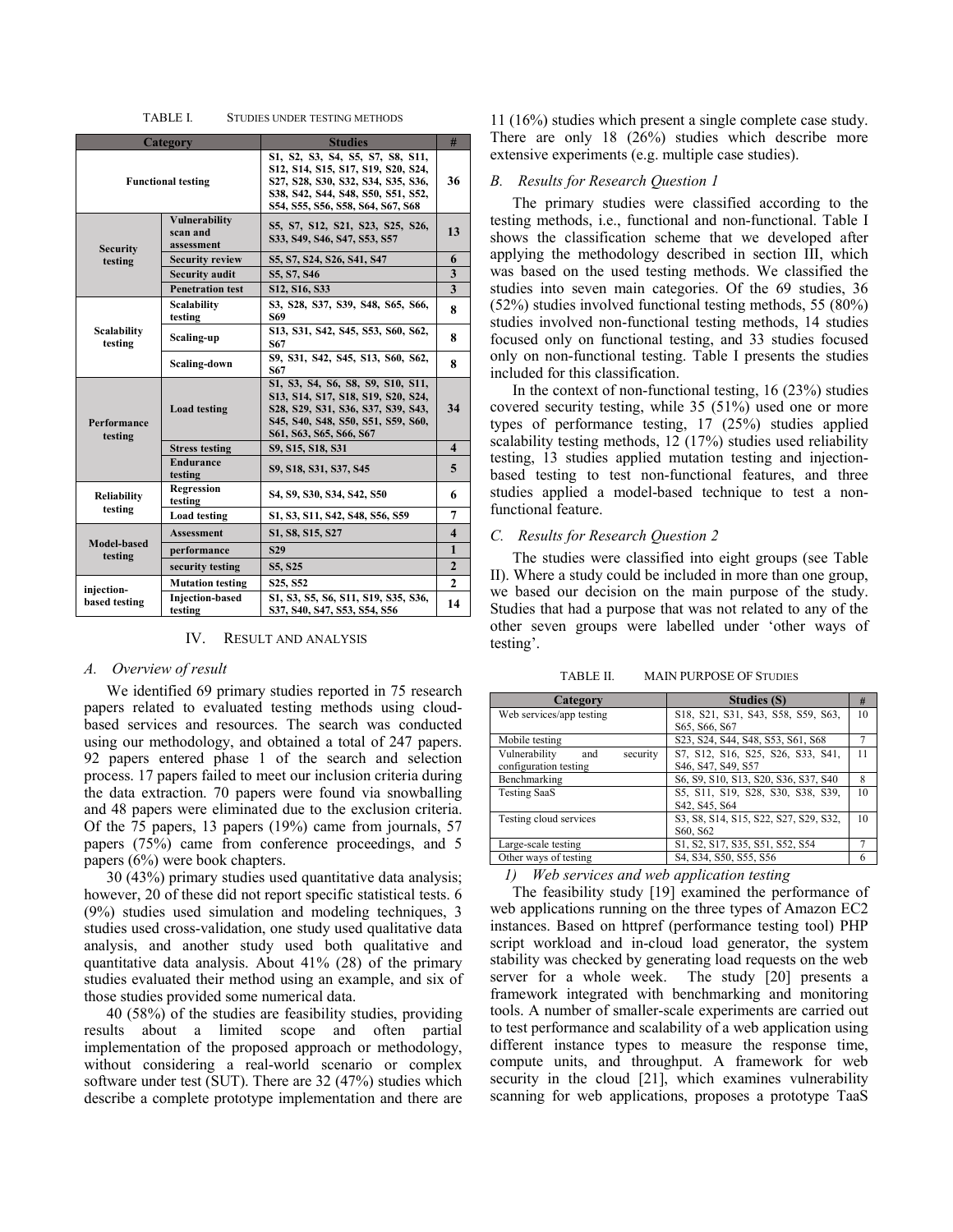framework for security testing, and is evaluated through experiments using 456 web applications, with 21,141 critical vulnerabilities detected. A prototype hybrid cloud testing platform called AGARIC is presented in [22] that uses both cloud resources and human resources to test web applications in a scalable way. Two experiments were conducted: one with 10 computers and a local server to test a simulated application and another one using resources deployed in LAN and dokuwiki.org as the SUT.

ASTORIA [23], a prototype for automatic testing of performance and scalability on rich Internet applications, was tested with 1,000 virtual users in Amazon EC2. The study [24] presents an experiment for static testing the performance of web applications to measure their reliability. They use two VMs using VMware, and generated and executed test cases automatically by JMeter tool. Four studies present testing for SOA applications and web services using cloud-based resources. The first [25], is a feasibility study presenting a prototype to capture web service change at runtime by using functional regression testing to verify the selected services. The second [26] provides a cloud-based scalable PaaS for a dynamically chosen node in the IaaS layer. They use load testing for scaling-up and down in a case study of their previous work [27], WS-TaaS, testing the load capacity of three real web services. They simulate the service environment, applying 959 slices for deploying WS-TaaS on PlanetLab and using 50 nodes as the test node. The study [28] concerns cloudbased performance testing for web services. It reports prototype experiments in Amazon EC2 with 100 test tasks for 3 performance test methods, with each task assembled with 2 web services.

## *2) Mobile testing*

Five studies present a TaaS framework for mobile testing, and two studies report testing of mobile applications. One study presents a TaaS framework for mobile development [29], evaluating the framework with one example and implementing a web user interface using a VAADIN framework, Google App Engine application, and Jersey RESTful web services. A simulation-based mobile testing environment [30], emulating mobile devices using VMs and IaaS is evaluated using analytical techniques. A prototype mobile TaaS framework [31] is tested using a functional approach, comparing the result with two other test script generations. An automated TaaS is presented in [32], with a feasibility case study to evaluate it using private cloud services, with 9 mobile devices, 5 mobile applications and 84% test case coverage. The study [33] uses a prototype framework for load balancing implemented with OpenStack with 63 hosts and 400 requests, comparing the proposed method with other algorithms. A white-box automated security testing approach [34] for cloud-based Android apps is evaluated by an example run over 1,000 test cases using 100 parallel instances. The study [35] presents a testing approach with experiments evaluated on a combination of 1,000+ emulated instances and 10 actual devices.

# *3) Vulnerability and security configuration testing*

A real-life case study [36] with six design stages is evaluated using a sequence of interviews. [37] presents a penetration TaaS, with two case studies that let POTASSIUM capture the exact SUT into a mirror and save it as a live snapshot. They ran a penetration test against the snapshot using a cluster of three different memory size Ubuntu VMs. An automated risk assessment framework (Nemesis) is presented in [38], involving vulnerability assessment by using their previous work [39]. To evaluate their approach, a cloud environment and its services are designed using OpenStack, applying the framework on 10 IT products. A security testing approach is presented in [40] targeting two situations. First they aim to determine the vulnerabilities of Ubuntu Server with the OpenStack node; second they aim to determine the vulnerabilities of cloud instances with different operating systems. A prototype framework for vulnerability assessment in cloud systems is presented in [39] and [41], with one example about developing an automated process for their proposed approach. Security validation as a service is presented in [42], with two hosts providing the proposed service to two midsize business processes, repeating the requests every 15 minutes for security validation. A vulnerability scan and assessment approach is presented in [43] with four test cases: two cases for security assessment from inside the cloud, and two from outside the cloud. The study [44] presents a prototype model-based security testing approach. The authors employed risk analysis to test the cloud environment, which is evaluated by one example using VMware's vCloud.

The study [45] presents an approach for detecting security vulnerabilities by checking for software updates and scanning virtual machines, with one experiment using Debian penetration suite, repeated 20 times. Another vulnerability assessment approach [46], applies three different scenarios to explain how the cloud affects the security vulnerability. A model-driven approach is shown in [47] to facilitate the creation of security configurations. The approach is assessed by applying it to a model developed using the Oryx tool.

# *4) Benchmarking*

The study [48] presents a benchmarking-as-a-service framework that automatically scales the injection load platform. Three experiment scenarios were performed, with two SUTs selected to test in these scenarios. The study presented in two research papers [49], [50] introduces performance and scalability testing of SaaS using IaaS. The experiments measure the performance of two SaaS applications using three public clouds, and three private clouds, evaluating both the scaling up and out in Amazon EC2, and scaling out in Emulab and Open Cirrus. The study [51] presents a modeling framework (ROAR) for automated cloud resource allocation, optimization, and benchmarking. In two experiments using Amazon and Google clouds, they use the ROAR to deploy multi-tier applications to cloud providers and an auto-scaling engine. The study [52] presents C-MART, a benchmark application emulating a web application running in the cloud. C-MART is run against datacenter benchmarks comparing the results. The study [53] proposes a cloud-based load testing model for cloud infrastructure. The validation involved two experiments for benchmarking as a service using two e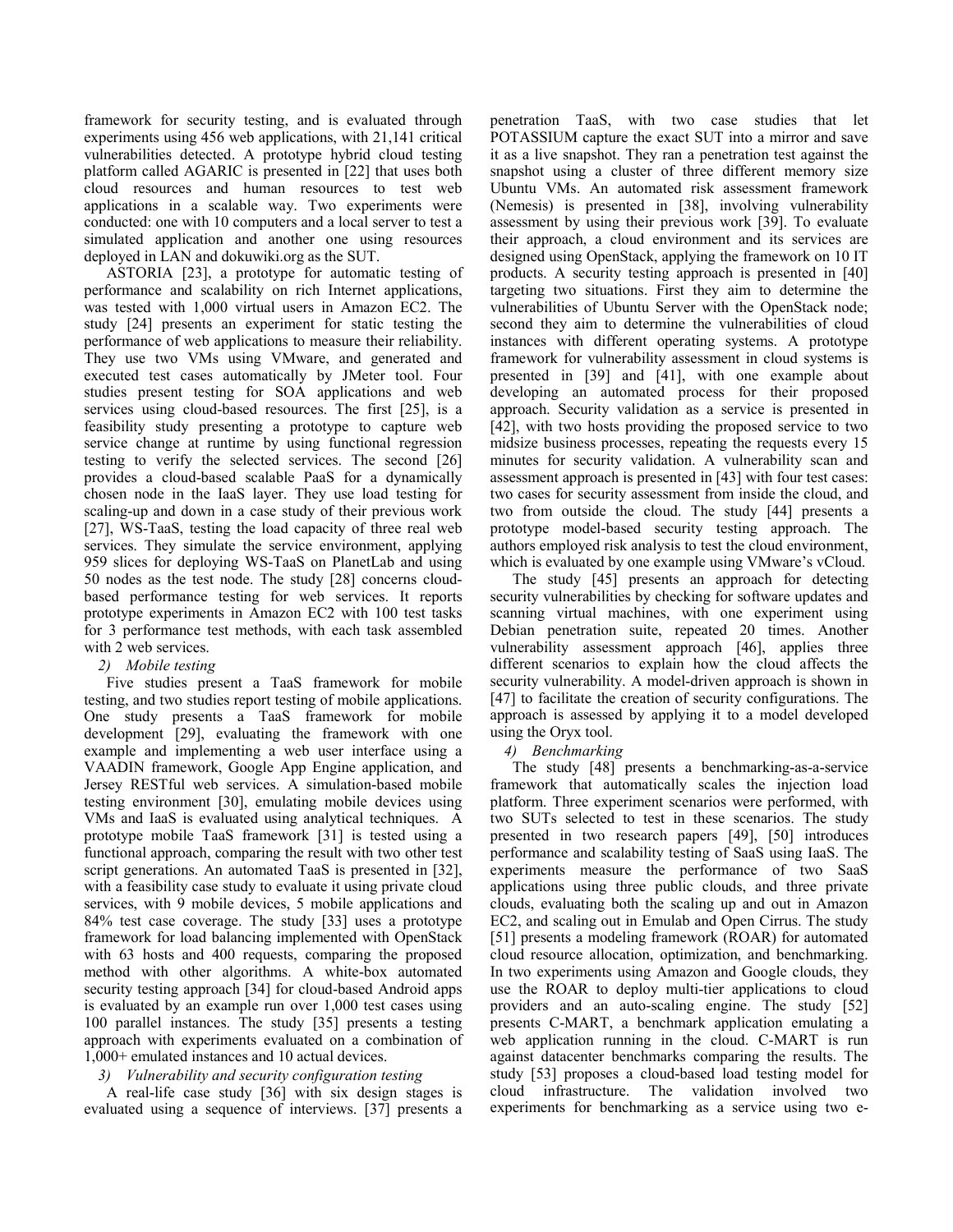commerce systems (TPC-W), one with MySQL and the other with NoSQL. The study [54] presents a toolset called DS-Bench, which operates through benchmarks and fault injectors that simulate the overload in system resources, aiming to measure dependability.

A framework is presented in [55] to facilitate performance comparisons of cloud data serving systems, using 6 server machines to verify the scalability of YCSB. They run one experiment with PNUTS on a 47 server clusters with a database that contains 120 million records. A benchmark for virtualized and cloud environments is presented in the study [56]. They run several experiments using Libvirt, oVirt, Sar, Faban, KVM, and Collectd.

#### *5) Testing SaaS*

In the context of testing SaaS, [57] introduces a novel model-driven security engineering approach for multi-tenant SaaS applications. To evaluate the proposed approach, they applied it to seven open-source web-based applications developed using ASP.Net. The study [58] presents Trio, an open-source Java prototype topology robustness indicator that simulates failure sequences. By using a domain-specific language (CloudML), Trio is used to evaluate the robustness of various topologies through a number of experiments. The study [59] presents an approach to automate performance testing of cloud applications and a prototype based on loadtesting tools and using IBM's WAIT expert system. Two experiments were conducted: one to evaluate the overhead using JPetStore and IBM WebSphere Portal applications, the other to evaluate the productivity of the approach by injecting three common performance issues in JPetStore.

TaaS with tools are presented in [60], which describes a single case study with 100% test coverage. Using the OrangeHRM (SaaS) application with two functional features, and two black-box test methods, system-level test cases have been designed for each feature. The prototype study [61] aims to improve the test effectiveness and efficiency of SaaS using a regression testing approach with 61%-72% test coverage. The study reports one case study using two versions of an industrial application. They generate test cases from the requirements scenarios and execute each test case manually. A prototype testing approach to detect scalability bottlenecks in NoSQL schemas is presented in [63]. Concurrent writes are generated by running a servlet on Google App Engine. A case study uses an article-oriented scenario, creating one single article, and a series of 20, 100, 500, and 1,000 write requests runs against the single article. The study [63] presents a code generation tool for automated performance testing of distributed applications in IaaS called Expertus. Experiments were performed using three SaaS solutions deployed on five IaaS solutions.

A prototype approach to support SaaS continuous testing and policy enforcement is presented in [64]. The study describes one case study using test cases generated from Metadata. The test cases are ranked based on their importance, WebStra's framework ranking, and their history. They establish a test oracle by voting and automatically analyse the oracle using statistical techniques. The study [65] presents a testing model that evaluates SaaS performance and analyses scalability in the cloud. A case study is reported

using Amazon EC2 with 4 load configuration scenarios. An automated integration testing approach of SaaS is introduced in [66]. A prototype of unit testing framework is described using Windows Azure and Visual Studio 2010.

#### *6) Testing Cloud Services*

The study [67] presents a tool for automated quality of service and scalability analysis for system reliability testing using load variation and fault injection. Experiments were performed to evaluate the proposed tool using seven user loads to measure the scalability and the quality of the SUT. A study presented in two research papers [68], [69] uses integration testing of data-centric and event-based dynamic service compositions. Four distributed performance test experiments were run on a single virtual machine using Ubuntu Linux. A testing framework for test scripts and test case generation that measures service performance, called CLTF, is presented in [70]. The authors applied the framework to over 1,300 realistic cloud services from 50 projects collected from the enterprise private PaaS cloud.

A prototype model-based assessment approach is presented in [71]. They evaluated the proposed approach with a case study simulating system prototypes in the face of hostile environment conditions. Another study [72] presents a cloud service selection model through a set of experiments. They used 59 real cloud services to do real-time performance evaluation. The study [73] presents a prototype testing framework for cloud platforms and infrastructures. To evaluate their framework a case study was conducted with 18 Google App Engine test cases. A prototype platform is presented in [74] for testing services and users. The platform enables the setting up of unit testing by selecting the most suitable unit testing method and cloud service, test case generation, execution, and reporting testing result in an automatic way. Another prototype framework for cloud services test cases generation is introduced in [75], with one experiment. The system is separated into a web service semantics side that generates test cases from source code and transmits these to the UDDI side that allows the users to discover cloud services. Paper [76] presents a simulated cloud service based testing approach. The study proposes a solution for testing and quality estimation for both bottleneck detection and fault diagnosis using an offline testing technique. The study [77] presents a scalability testing approach to model the performance for cloud-based services at different abstraction levels. The paper constructs preliminary models for IaaS, and the benchmark program (SaaS) on the cloud using Amazon resources and services.

*7) Large-scale Testing* 

The study [78] presents a model-based testing approach using a local cloud to test the global properties of a largescale system. An experiment was conducted on two clusters of 32 nodes to validate the functionality of two popular clouds' open-source distributed hash tables, data insertion, and retrieval. An analysis of crowdsourcing testing methods for a large-scale system by using INP is presented in [79]. Three experiments are presented: to determine the min-time test case combinations, to compare the proposed approach with the performance of CPLEX ILP formulation, and to evaluate the performance of the proposed testing approach.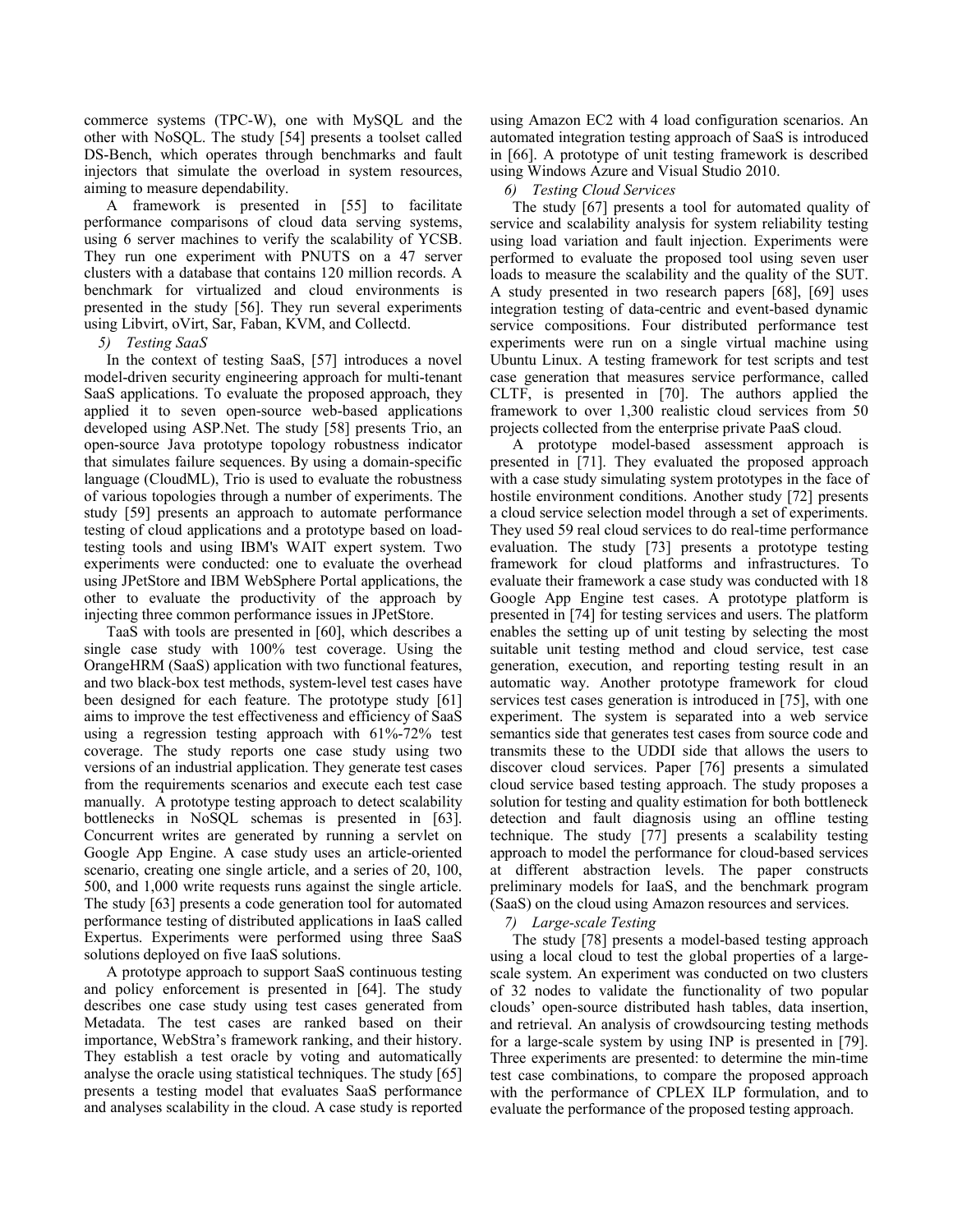The study [80] presents peer-to-peer load testing approaches to isolate bottleneck problems in a large-scale system. The experiments used load testing validate performance having point-to-point connection between the test driver and the SUT, or using tools that provide a test driver to allow submission of operations based on load type, with one machine to simulate the SUT and five others to simulate the clients. The study [81] presents an investigation of cloud computing to facilitate the testing of large-scale software. They evaluate the proposed mutation functional testing using a case study on Google Chrome and Amazon EC2 with 820 implemented mutations.

The study [82] presents a case study of resource management infrastructure to enable integration testing of distributed real-time and embedded system applications. They used a modelling tool (CUTS) to evaluate an infrastructure-level system (RACE) scenario in the Emulab test cloud. A study is reported in three research papers about D-Cloud [9], [83], [84], a simulated Eucalyptus-based testing environment for large-scale distributed systems. The authors apply D-Cloud to two real systems: a highly available server system and RI2N. The study [85] is a feasibility study that introduces a framework for testing the IaaS-based delivery model, which is evaluated by using FaultVM and D-Cloud.

## *8) Other ways of testing*

The study [86] presents an automated verification approach for virtual machine patches with 3 stages of experiments. An approach to manage, compose and test services on the cloud is presented in [87]. The study provides limited data on the results. Test case generation using JUnit is presented in [88], with three series of experiments. They determined the performance of the JUnit test execution using one machine, then they used HadoopUnit to coordinate testing on four nodes in a cluster, finally they tested the reduction of map tasks by increasing the workload of each map task. A simulation test case generation using parallel symbolic execution is presented in [89] based on MC/DC test cases and suite generation with six case examples.

Cloud9 [90], [91] is a prototype platform for automated testing of real-world applications that run on Amazon EC2, private clusters, and multi-core machines. 5 case studies are reported, using different operating systems and simulated services. Scalability Explorer, an automated framework for scalability testing is presented in [92], introducing scalability testing as TaaS through one experiment to evaluate a web service-based distributed matrix multiplication system hosted on Amazon EC2.

#### V. DISCUSSION AND CONCLUSION

This systematic mapping study has discussed 69 software cloud testing unique primary studies reported in 75 research papers. The paper presents a state-of-the-art analysis of existing cloud-based testing methods that were experimentally evaluated during the period 2010-2015. This was done methodically by following a well-defined protocol.

It is possible that not all relevant studies were located However we used the related review papers to validate our search for primary studies. We used multiple reviewers to check the quality of the extracted data.

The majority of the studies present only preliminary results, often describing an example of the software cloudbased testing methods or a simple application experiment to evaluate the proposed approach. Many of the considered studies rely on limited scope or relatively simple implementations and case studies. Only a minority of the studies used quantitative analysis combined with rigorous statistical tests. The considered studies spread relatively evenly across the testing topic categories that we used in this paper. Many of the studies present early work and results that their authors expect to lead to further more extensive studies. Often the assessment of the proposed solutions is based on a single experiment. These indicate growing interest across the field of cloud related testing and also the potential for much more research to follow the early results.

#### **REFERENCES**

- [1] B. Kitchenham, D. Budgen, and P. Brereton, "Evidence-based software engineering and systematic reviews," Abingdon: CRC Press, 2015.
- [2] B. Kitchenham, "Procedures for performing systematic reviews," Keele University, Keele, 2004, 1-26.
- [3] F. Silva, et al., "Six years of systematic literature reviews in software engineering: An updated tertiary study," Infom. and Soft. Tech., vol. 53, no. 9, pp. 899-913, 2011.
- [4] P. Brereton, B. Kitchenham, D. Budgen, M. Turner, and M. Khalil, "Lessons from applying the systematic literature review process within the software engineering domain," J. of Systems and Software, vol. 80, no. 4, pp. 571-583, 2007.
- [5] G. Tassey, "The economic impacts of inadequate infrastructure for software testing," National Inst. of Standards and Technology, RTI Project 7007.011, 2002.
- [6] C. Jia, Y. Cai, Y. Yu, and T. Tse, "5W 1H pattern: A perspective of systematic mapping studies and a case study on cloud software testing," J. of Systems and Software, vol. 116, pp. 206-219, 2016.
- [7] K. Inçki, I. Ari and H. Sözer, "A Survey of Software Testing in the Cloud," Software Security and Rel. Companion (SERE-C), 2012 IEEE Sixth Int. Conf. on, Gaithersburg, MD, 2012, pp. 18-23.
- [8] T. Parveen and S. Tilley, "When to Migrate Software Testing to the Cloud?," Software Testing, Verification, and Validation Workshops (ICSTW), 2010 Third Int. Conf. on, Paris, 2010, pp. 424-427.
- [9] T. Hanawa, et al., "Large-Scale Software Testing Environment Using Cloud Computing Technology for Dependable Parallel and Distributed Systems," Software Testing, Verification, and Validation Workshops (ICSTW), Int. Conf. on, Paris, 2010, pp. 428-433. **[S35]**
- [10] H. Liu, and D. Orban, "Remote network labs: An on-demand network cloud for configuration testing," ACM SIGCOMM Computer Communication Review, Vol. 40, no. 1, pp. 83-91, 2010.
- [11] S. Gaisbauer, J. Kirschnick, N. Edwards and J. Rolia, "VATS: Virtualized-Aware Automated Test Service," Quantitative Evaluation of Systems( QEST). Fifth Int. Conf. on, St. Malo, 2008, pp. 93-102.
- [12] C. Jia and Y. Yu, "Using the 5W+1H Model in Reporting Systematic Literature Review: A Case Study on Software Testing for Cloud Computing," 13th Int. Conf. on Quality Software, Najing, 2013, pp. 222-229.
- [13] S. Nachiyappan, and S. Justus, "Cloud Testing Tools and its Challenges: A Comparative Study," Procedia Computer Sci., Vol. 50, pp. 482-489 2015.
- [14] X. Bai, M. Li, B. Chen, W. Tsai and J. Gao, "Cloud testing tools," Service Oriented System Engineering (SOSE), IEEE 6th Int. Symp. on, Irvine, CA, 2011, pp. 1-12.
- [15] J. Gao, X. Bai, W. Tsai and T. Uehara, "Testing as a Service (TaaS) on Clouds," Service Oriented System Engineering (SOSE), IEEE 7th Int. Symp. on, Redwood City, 2013, pp. 212-223.
- [16] B. Floss and S. Tilley, "Software Testing as a Service: An Academic Res. Perspective," Service Oriented System Engineering (SOSE), IEEE 7th Int. Symp. on, Redwood City, 2013, pp. 421-424.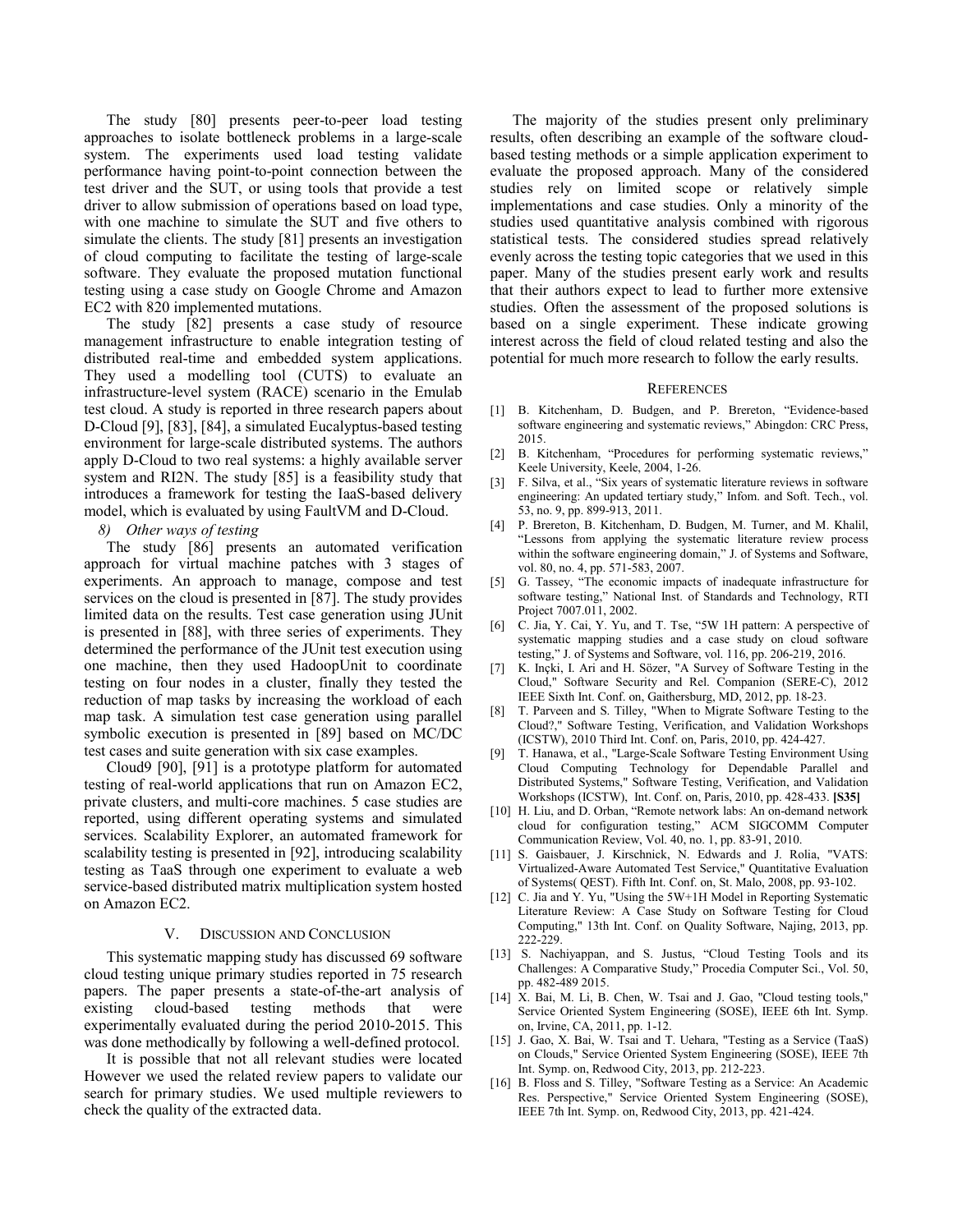- [17] R. Denz and S. Taylor, "A survey on securing the virtual cloud," J. of Cloud Computing, vol. 2, no. 1, p. 17, 2013.
- [18] J. Gao, X. Bai, W. T. Tsai and T. Uehara, "SaaS Testing on Clouds Issues, Challenges and Needs," Service Oriented System Engineering (SOSE), IEEE 7th Int. Symp. on, Redwood City, 2013, pp. 409-415.
- [19] J. Mukherjee, M. Wang and D. Krishnamurthy, "Performance Testing Web Applicat. on the Cloud," Software Testing, Verification and Validation Workshops (ICSTW), IEEE Seventh Int. Conf. on, Cleveland, OH, 2014, pp. 363-369. **[S18]**
- [20] M. Vasar, S. Srirama, and M. Dumas, "Framework for monitoring and testing web application scalability on the cloud," Companion Volume (WICSA/ECSA), The ACM WICSA/ECSA 2012, New York, USA, 2012, pp. 53-60. **[S31]**
- [21] Y. Tung, C. Lin and H. Shan, "Test as a Service: A Framework for Web Security TaaS Service in Cloud Environment," Service Oriented System Engineering (SOSE), IEEE 8th Int. Symp. on, Oxford, 2014, pp. 212-217. **[S21]**
- [22] J. Wu, C. Wang, Y. Liu and L. Zhang, "Agaric: A hybrid cloud based testing platform," Cloud and Service Computing (CSC), Int. Conf. on, Hong Kong, 2011, pp. 87-94. **[S63]**
- [23] N. Snellman, A. Ashraf and I. Porres, "Towards Automatic Performance and Scalability Testing of Rich Internet Applicat. in the Cloud," 37th EUROMICRO Conf. on Software Engineering and Advanced Applicat. , Oulu, 2011, pp. 161-169. **[S65]**
- [24] A. Ali and N. Badr, "Performance testing as a service for web Applicat. ," IEEE Seventh Int. Conf. on Intelligent Computing and Infom. Systems (ICICIS), Cairo, 2015, pp. 356-361. **[S59]**
- [25] M. Cooray, J. Hamlyn-Haris and R. Merkel, "Test Reconfiguration for Service Oriented Applicat. ," Utility and Cloud Computing (UCC), Fourth IEEE Int. Conf. on, Victoria, NSW, 2011, pp. 300- 305. **[S58]**
- [26] H. Sun, X. Wang, M. Yan, Y. Tang and X. Liu, "Towards a Scalable PaaS for Service Oriented Software," Parallel and Distributed Systems (ICPADS), Int. Conf. on, Seoul, 2013, pp. 522-527. **[S66]**
- [27] M. Yan, H. Sun, X. Wang and X. Liu, "WS-TaaS: A Testing as a Service Platform for Web Service Load Testing," Parallel and Distributed Systems (ICPADS), IEEE 18th Int. Conf. on, Singapore, 2012, pp. 456-463. **[S67]**
- [28] L Zhang, Y. Chen, F. Tang and X. Ao, "Design and implementation of cloud-based performance testing system for web services," Communications and Networking in China (CHINACOM), 6th Int. ICST Conf. on, Harbin, 2011, pp. 875-880. **[S43]**
- [29] O. Starov and S. Vilkomir, "Integrated TaaS platform for mobile develop.: Architecture solutions," Automation of Software Test, 8th Int. Workshop on, San Francisco, CA, 2013, pp. 1-7. **[S24]**
- [30] J. Gao, W. Tsai, R. Paul, X. Bai and T. Uehara, "Mobile Testing-as-a-Service (MTaaS) -- Infrastructures, Issues, Solutions and Needs," 2014 IEEE 15th Int. Symp. on High-Assurance Systems Engineering, Miami Beach, FL, 2014, pp. 158-167. **[S48]**
- [31] S. Zhang and B. Pi, "Mobile Functional Test on TaaS Environment," Service-Oriented System Engineering (SOSE), 2015 IEEE Symp. on, San Francisco Bay, CA, 2015, pp. 315-320. **[S44]**
- [32] I. Villanes, E. Costa and A. Dias-Neto, "Automated Mobile Testing as a Service (AM-TaaS)," 2015 IEEE World Congr. on Services, New York City, NY, 2015, pp. 79-86. **[S68]**
- [33] C. Tao, J. Gao and B. Li, "Cloud-Based Infrastructure for Mobile Testing as a Service," 2015 Third Int. Conf. on Advanced Cloud and Big Data, Yangzhou, 2015, pp. 133-140. **[S61]**
- [34] R. Mahmood, et al., "A whitebox approach for automated security testing of Android Applicat. on the cloud," Automation of Software Test (AST), 7th Int. Workshop on, Zurich, 2012, pp. 22-28. **[S23]**
- [35] H. Turner, et al., "Building A Cloud-Based Mobile Application Testbed," in Software Testing in the Cloud: Perspectives on an Emerging Discipline, S. Tilley and T. Parveen, Ed. IGI Global, 2013, pp. 382-403. **[S53]**
- [36] O. Rebollo, D. Mellado, E. Fernández-Medina, and H. Mouratidis, "Empirical evaluation of a cloud computing Infom security governance framework," Infom. and Soft. Tech., vol. 58, pp. 44-57, 2015. **[S7]**
- [37] R. Li, et al., "Potassium: penetration testing as a service," Cloud Computing (SoCC '15), The Sixth ACM Symp. on, New York, USA, 2015, pp. 30-42. **[S16]**
- [38] P. Kamongi, M. Gomathisankaran, and K. Kavi, "Nemesis: Automated Architecture for Threat Modeling and Risk Assessment for Cloud Computing," ASE Big Data/ Social Informatics/ PASSAT/ BioMedCom Conf., Harvard University, USA, 2014, pp 1-10. **[S57]**
- [39] P. Kamongi, S. Kotikela, K. Kavi, M. Gomathisankaran and A. Singhal, "VULCAN: Vulnerability Assessment Framework for Cloud Computing," Software Security and Rel. (SERE), IEEE 7th Int. Conf. on, Gaithersburg, MD, 2013, pp. 218-226. **[S33]**
- [40] S. Ristov, M. Gusev, and A. Donevski, "Openstack cloud security vulnerabilities from inside and outside," CLOUD COMPUTING, 2013, pp. 101-107. **[S49]**
- [41] S. Kotikela, K. Kavi and M. Gomathisankaran, "Vulnerability assessment in cloud computing", The Int. Conf. on Security & Management (SAM), pp. 67-73, 2012. **[S33]**
- [42] L. Compagna, P. Guilleminot and A. D. Brucker, "Business Process Compliance via Security Validation as a Service," IEEE Sixth Int. Conf. on Software Testing, Verification and Validation, Luembourg, 2013, pp. 455-462. **[S26]**
- [43] A. Donevski, S. Ristov and M. Gusev, "Security assessment of virtual machines in open source clouds," Infom. & Communication Technology Electronics & Microelectronics (MIPRO), 36th Int. Convention on, Opatija, 2013, pp. 1094-1099. **[S47]**
- [44] P. Zech, M. Felderer and R. Breu, "Towards a Model Based Security Testing Approach of Cloud Computing Environments," Software Security and Rel. Companion (SERE-C), IEEE Sixth Int. Conf. on, Gaithersburg, MD, 2012, pp. 47-56. **[S25]**
- [45] R. Schwarzkopf, M. Schmidt, C. Strack, S. Martin, and B. Freisleben, "Increasing virtual machine security in cloud environments," J. of Cloud Computing, vol. 1, no. 1, p. 12, 2012. **[S12]**
- [46] H. Li, P. Liang, J. Yang and S. Chen, "Analysis on Cloud-Based Security Vulnerability Assessment," e-Business Engineering (ICEBE), IEEE 7th Int. Conf. on, Shanghai, 2010, pp. 490-494. **[S46]**
- [47] M. Menzel, R. Warschofsky, I. Thomas, C. Willems and C. Meinel, "The Service Security Lab: A Model-Driven Platform to Compose and Explore Service Security in the Cloud," 6th World Congr. on Services, Miami, FL, 2010, pp. 115-122. **[S41]**
- [48] A. Tchana, N. D. Palma, B. Dillenseger, and X. Etchevers, "A selfscalable load injection service," Software: Practice and Experience, vol. 45, no. 5, pp. 613-632, 2013. **[S6]**
- [49] D. Jayasinghe, et al., "Variations in Performance and Scalability: An Experimental Study in IaaS Clouds Using Multi-Tier Workloads," IEEE Trans. Serv. Comput, vol. 7, no. 2, pp. 293-306, 2014. **[S9]**
- [50] D. Jayasinghe, et al., "Variations in Performance and Scalability When Migrating n-Tier Applicat. to Different Clouds," Cloud Computing (CLOUD), IEEE Int. Conf. on, Washington, DC, 2011, pp. 73-80. **[S9]**
- [51] Y. Sun, J. White, S. Eade, and D. C. Schmidt, "ROAR: A QoSoriented modeling framework for automated cloud resource allocation and optimization," J. of Systems and Software, vol. 116, pp. 146-161, 2015. **[S10]**
- [52] A. Turner, A. Fox, J. Payne, and H. Kim, "C-MART: Benchmarking the Cloud," IEEE Trans. Parallel Distrib. Syst, vol. 24, no. 6, pp. 1256-1266, 2013. **[S13]**
- [53] O. Gao, et al., "Migrating Load Testing to the Cloud: A Case Study," Service Oriented System Engineering (SOSE), IEEE 7th Int. Symp. on, Redwood City, 2013, pp. 429-434. **[S20]**
- [54] H. Fujita, et al., "DS-Bench Toolset: Tools for dependability benchmarking with simulation and assurance," IEEE/IFIP Int. Conf. on Dependable Systems and Networks (DSN), Boston, MA, 2012, pp. 1-8. **[S36]**
- [55] B. Cooper, A. Silberstein, E. Tam, R. Ramakrishnan, and R. Sears, "Benchmarking cloud serving systems with YCSB," Cloud computing (SoCC), The 1st ACM Symp. on, New York, USA, 2010, pp. 143-154. **[S37]**
- [56] M. A. El-Refaey and M. A. Rizkaa, "CloudGauge: A Dynamic Cloud and Virtualization Benchmarking Suite," Enabling Technologies: